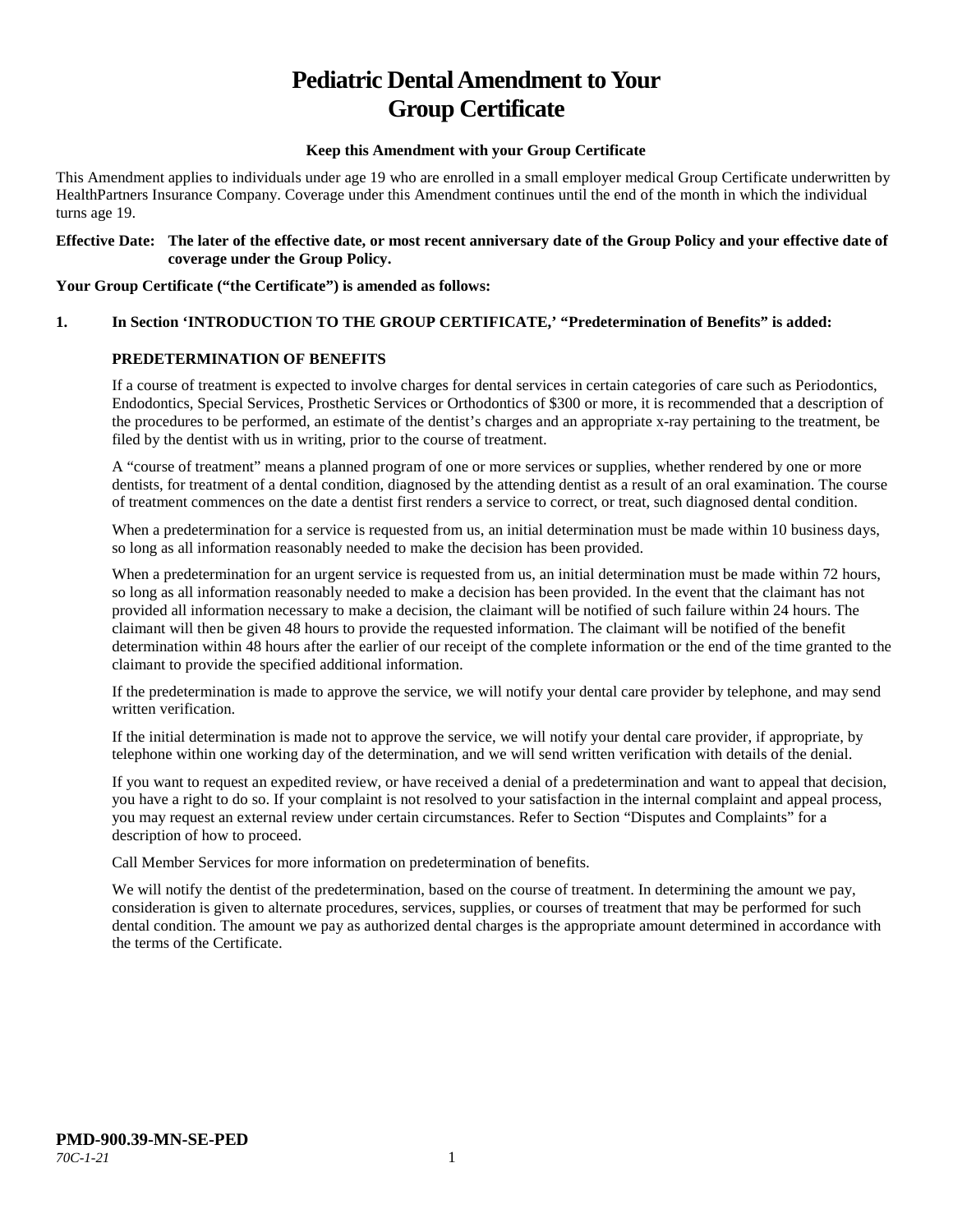If a description of the procedures to be performed, and an estimate of the dentist's charges are not submitted in advance, we reserve the right to make a determination of benefits payable, taking into account alternate procedures, services, supplies or courses of treatment, based on accepted standards of dental practice.

Predetermination for services to be performed is limited to services performed within 90 days from the date such course of treatment was approved by us. Additional services required after 90 days may be submitted in writing, as a new course of treatment, and approved on the same basis as the prior plan.

#### **2. In Section 'DEFINITIONS OF TERMS USED,' the following definitions are added:**

**Clinically Accepted Dental Services.** These are techniques or services, accepted for general use, based on risk/benefit implications (evidence based). Some clinically accepted techniques are approved only for limited use, under specific circumstances.

**Consultations**. These are diagnostic services provided by a dentist or dental specialist other than the practitioner who is providing treatment.

**Cosmetic Care.** These are dental services to improve appearance, without treatment of a related illness or injury.

**Customary Restorative Materials.** These are amalgam (silver fillings), glass ionomer and intraorally cured acrylic resin and resin-based composite materials (white fillings).

**Date of Service.** This is generally the date the dental service is performed. For prosthetic, or other special restorative procedures, the date of service is the date impressions were made for final working models. For endodontic procedures, date of service is the date on which the root canal was first entered for the purpose of canal preparation.

**Dentally Necessary.** This is care which is limited to diagnostic examination, treatment, and the use of dental equipment and appliances and which is required to prevent deterioration of dental health, or to restore dental function. The insured's general health condition must permit the necessary procedure(s). Decisions about dental necessity are made by HealthPartners Insurance Company's dental directors or their designees.

**Dentist.** This is a professionally degreed doctor of dental surgery or dental medicine who lawfully performs a dental service in strict accordance with governmental licensing privileges and limitations.

**Elective Procedures.** These are procedures which are available to patients but which are not dentally necessary.

**Emergency Dental Care.** These are services for an acute dental condition that would lead a prudent layperson to reasonably expect that the absence of immediate care would result in serious impairment to the dentition or would place the person's oral health in serious jeopardy.

**Endodontics.** This is the treatment of diseases of the dental pulp. Endodontics includes root canal therapy, pulp capping procedures, apexification and periapical procedures associated with root canal treatment.

**Medically Necessary Orthodontic Services.** These are comprehensive medically necessary services covered for pediatric dental insureds who have a severe handicapping malocclusion related to a medical condition resulting from congenital, craniofacial or dentofacial malformations involving the teeth and requiring reconstructive surgical correction in addition to orthodontic services.

**Oral Surgery.** This is routine surgery involving teeth or alveolar bone, including extraction and alveolectomy. Oral surgery may include other oral treatment and surgery, if a dentist considers it dentally necessary. Oral surgery does not include orthodontia, orthognathic surgery, and placement of dental implants or surgical care that is necessary because of a medical condition.

**Orthodontics.** This is medically necessary dental care for the correction of severe handicapping malocclusion of teeth using appliances and techniques that alter the position of teeth in the jaws.

**Orthognathic Surgery.** This is oral surgery to alter the position of the jaw bones.

**Periodontics.** This is non-surgical and surgical treatment of diseases of the gingiva (gums) and bone supporting the teeth.

**Prosthetic Services.** These are services to replace missing teeth; including the prescribing, repair, construction, replacement and fitting of fixed bridges and full or partial removable dentures.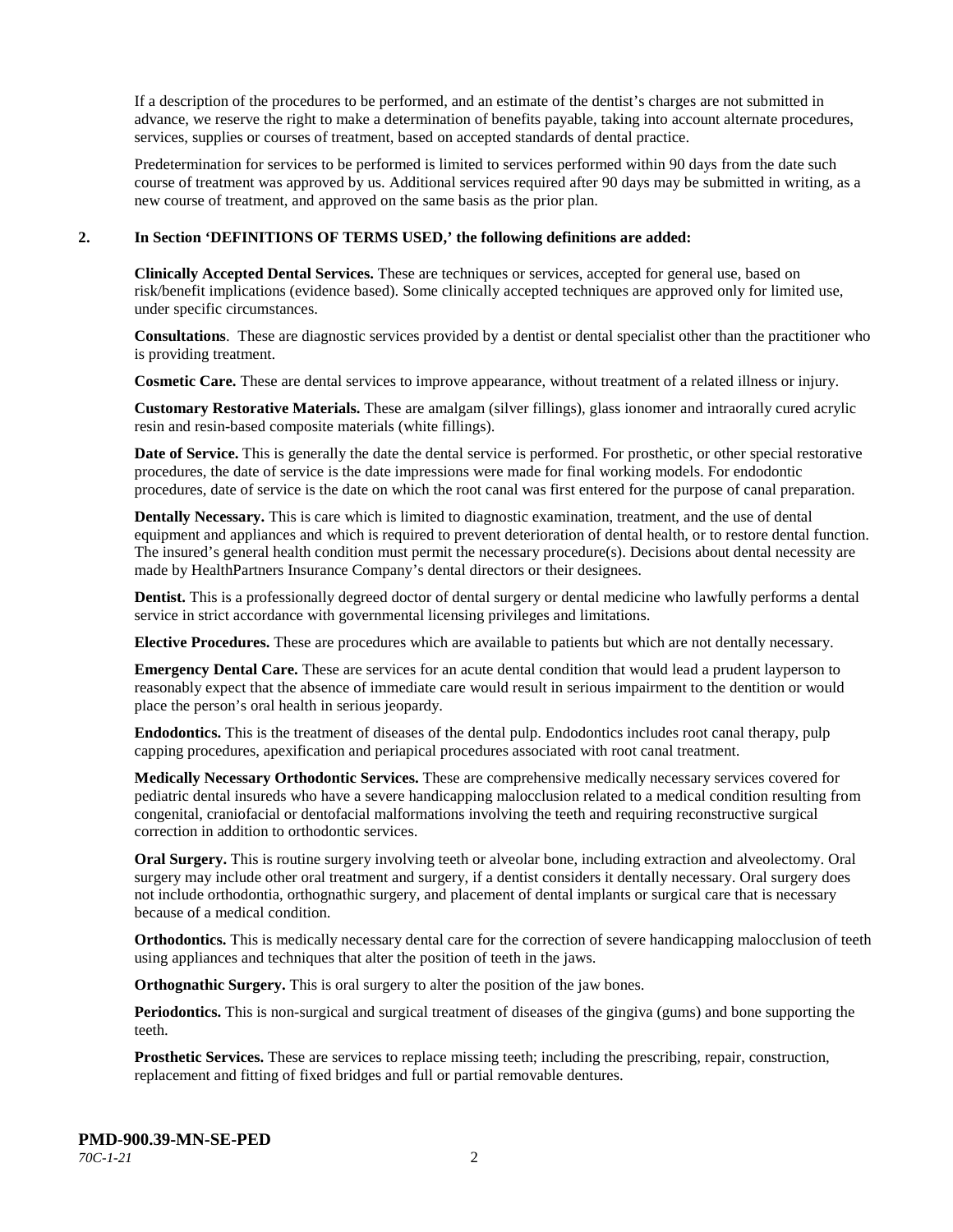# **3. The following are added to Section "SERVICES NOT COVERED," and apply only to Pediatric Dental benefits:**

- Treatment, procedures or services which are not dentally necessary and/or which are primarily educational in nature or for the vocation, comfort, convenience, appearance or recreation of the insured.
- The treatment of conditions which foreseeable result from excluded services.
- For Network Benefits, treatment, procedures or services which are not provided by a network dentist or other authorized provider or are not authorized by us.
- Dental services or supplies which are performed primarily for cosmetic purposes or for the purpose of improving the appearance of your teeth. This includes tooth whitening, tooth bonding and veneers that cover the teeth. This exclusion does not apply to services for reconstructive surgery. However, to the extent that these reconstructive surgery services are paid as medical services under the Certificate, they are not covered as Pediatric Dental services.
- Hospitalization or other facility charges.
- Local anesthesia or use of electronic analgesia billed as a separate procedure is not covered. Inhaled nitrous oxide is not covered. General anesthesia and intravenous sedation are not covered except as indicated in this Amendment.
- Orthodontic services, except as provided in this Amendment.
- Orthognathic surgery (surgery to reposition the jaws).
- Services which are elective, investigative, experimental or not otherwise clinically accepted.
- Procedures, appliances or restorations that are necessary to alter, restore or maintain occlusion, including but not limited to: increasing vertical dimension, replacing or stabilizing tooth structure lost by attrition (including chipping or fractures), or erosion or realigning teeth, except as covered orthodontic services provided in this Amendment. Mandibular orthopedic appliances and bite planes are also not covered.
- Procedures, appliances (other than occlusal guards, as indicated in this Amendment) or restorations for the prevention of bruxism (grinding of teeth) or clenching.
- Services for the following items:
	- o replacement of any missing, lost or stolen dental or implant-supported prosthesis. replacement or repair of orthodontic appliances.
	- o replacement of orthodontic appliances due to non-compliance.
- Services related to a prosthetic or special restorative appliance which was installed or delivered more than 60 days after termination of coverage.
- Diagnostic testing that is performed and billed as a separate procedure such as collection of microorganisms for culture, viral cultures, genetic testing for susceptibility or oral disease and caries susceptibility tests. This includes all oral pathology and laboratory testing charges.
- For non-network coverage, dental services related to the replacement of any teeth missing prior to the insured's effective date under this Amendment.
- Dental services, supplies and devices not expressly covered as a benefit under this Amendment.
- Prescription drugs and medications prescribed by a dentist. This includes gingival irrigation.
- Services provided to the insured which the insured is not required to pay.
- The portion of a billed charge for an otherwise covered service by a non-network provider, which is in excess of our maximum amount allowed. We also do not cover charges or a portion of a charge which is either a duplicate charge for a service or charges for a duplicate service.
- Services for injury or illness either (a) arising out of an injury in the course of employment and subject to workers' compensation or similar law; or (b) for which benefits are payable without regard to fault, under coverage statutorily required to be contained in any motor vehicle or other liability insurance policy or equivalent self-insurance; or (c) for which benefits are payable under another policy of accident and health insurance, Medicare or any other governmental program.
- Except where expressly addressed in this Amendment, when multiple, acceptable treatment options exist related to a specific dental problem, we will provide benefits based upon the least costly alternative treatment. This includes inlay restorations paid as corresponding amalgam restorations.
- Services covered under the patient's medical plan, except to the extent not covered under the patient's medical plan.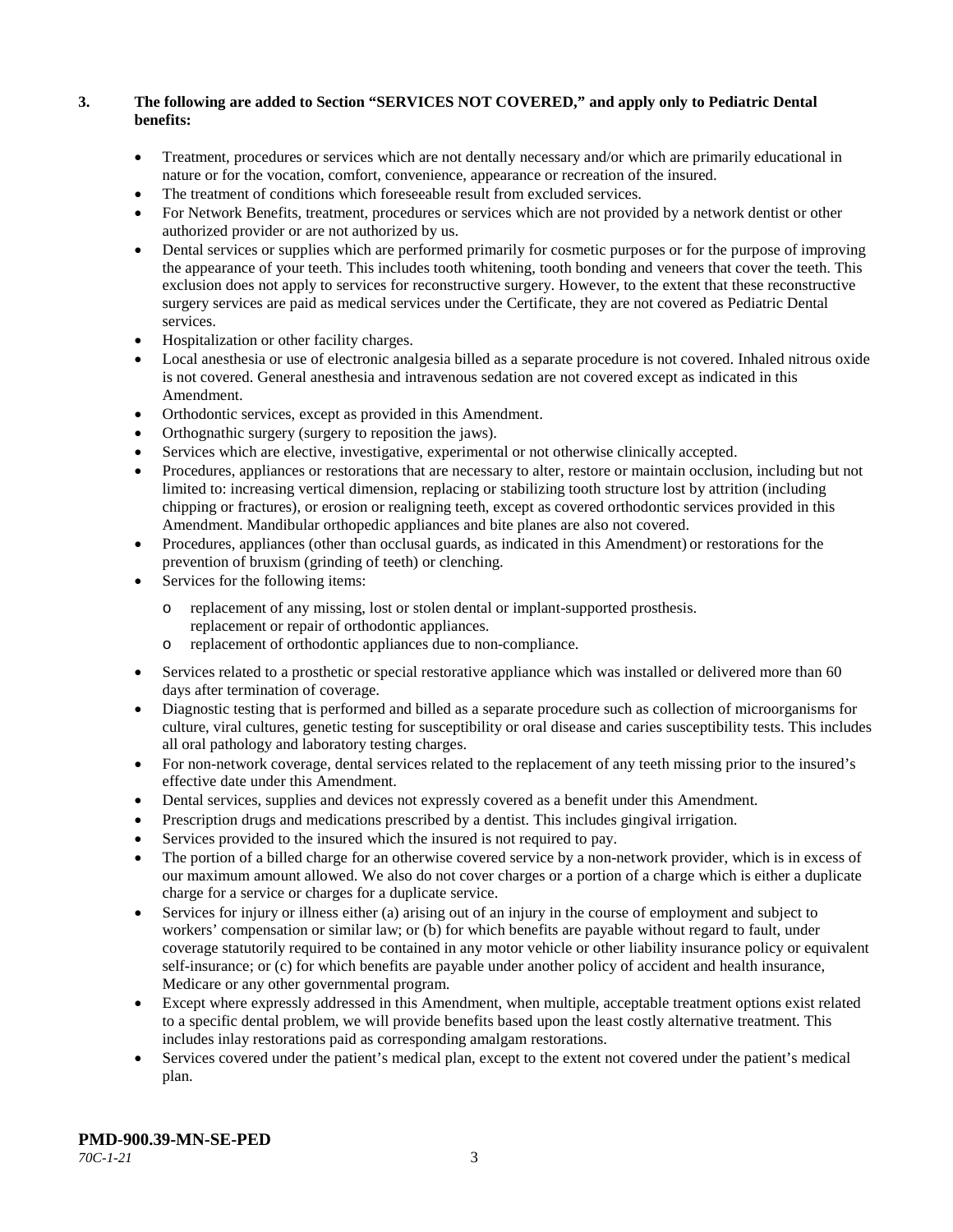- Additional charges for office visits that occur after regularly scheduled hours, missed appointments or appointments cancelled on short notice.
- Onlays, veneers or partial crowns fabricated from extraorally cured composite resin or porcelain.
- Periodontal splinting.
- Athletic mouthguards.
- Charges for infection control, sterilization and waste disposal.
- Charges for sales tax.
- Treatment, procedures, or services or drugs which are provided when you are not covered under this Amendment.
- Cone beam CT capture and interpretation.
- Harvest of bone for use in autogenous grafting procedure.
- Charges for maxillofacial prosthetics.
- Charges for case presentations for treatment planning or behavioral management.
- Charges for enamel microabrasion, odontoplasty and pulpal regeneration.
- Charges for surgical procedures for isolation of a tooth with a rubber dam.
- Non-intravenous conscious sedation and drugs to treat anxiety or pain.
- Charges for endodontic endosseous implants.
- Charges for intentional reimplantation (including necessary splinting).
- Charges for canal preparation and fitting of preformed dowel or post.
- Charges for temporary crowns for fractured teeth.
- Charges for interim or custom abutments for implants.
- Charges for rebonding, recementing and repair of fixed retainers.
- Charges for surgical placement of a temporary anchorage device.
- Charges for autogenous or nonautogenous osseous, osteoperiosteal or cartilage graft of the mandible or maxilla.
- Charges for anatomical crown exposure.
- Interim prostheses.
- Connector bars, stress breakers and precision attachments.
- Provisional pontics, crowns and retainer crowns.
- Copings.
- Oral hygiene instruction.
- Removal of fixed space maintainers.
- Hospital, home and extended care facility visits by dental providers.
- Gold foil restorations.
- Treatment for correction of malocclusion of teeth and associated dental and facial disharmonies, and posttreatment retainers, when treatment is not medically necessary.
- Maxillofacial MRI, maxillofacial ultrasound and sialoendoscopy capture and interpretation.
- Post processing of image or image sets.
- Caries risk assessment and documentation.
- Charges for unspecified procedures.
- Charges for the placement of a restorative foundation for an indirect restoration.
- Charges for periradicular services and bone grafts or other material used in conjunction with periradicular surgery.
- Non-dental administrative fees and charges including, but not limited to dental record preparation, and interest charges.
- Services related to the diagnosis and treatment of Temporomandibular Joint Dysfunction (TMD).

#### **4. The Benefits Chart is expanded to include the following:**

# **Pediatric Dental Benefits Chart**

**The Certificate covers Preventive and Diagnostic Services, Basic, Special, Prosthetic and medically necessary Orthodontia Services only, for insureds under age 19.**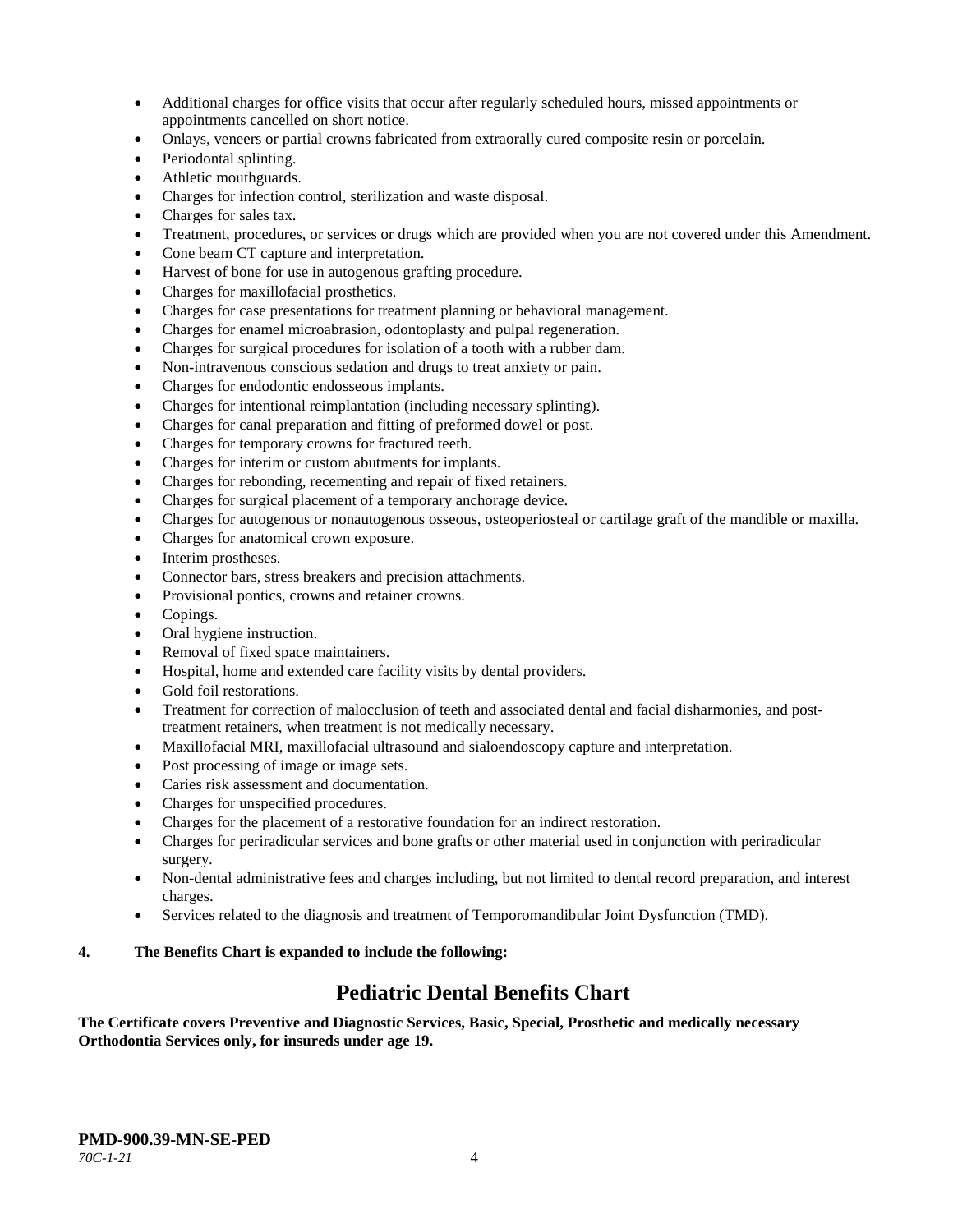**HealthPartners Insurance Company agrees to cover the dental services described below. This Benefits Chart describes the level of payment that applies for each of the covered services. To be covered, dental services or items described below must be medically or dentally necessary. The date of service must be while you are enrolled in the plan.**

**Coverage for eligible services is subject to the exclusions, limitations and other conditions of this Amendment.**

**This dental plan allows you to choose, at any time, dentists within the dental network (Network Benefits), or dentists outside of the network (Non-Network Benefits).**

**The amount that we pay for covered services is listed below. The insured is responsible for the specified dollar amount and/or percentage of charges that we do not pay. Coverage may vary according to your network selection.**

**Benefits are underwritten by HealthPartners Insurance Company.**

**When you use Non-Network providers, benefits are substantially reduced and you will likely incur significantly higher out-of-pocket expenses. A Non-Network provider does not usually have an agreement with HealthPartners Insurance Company to provide services at a discounted fee. In addition, Non-Network Benefits are restricted to the usual and customary amount under the definition of "Charge". The usual and customary amount can be significantly lower than a Non-Network provider's billed charges. If the Non-Network provider's billed charges are over the usual and customary amount, you pay the difference, in addition to any required deductible, copayment and/or coinsurance, and these charges do not apply to the out-of-pocket limit.**

**This plan is subject to plan and benefit changes required to maintain compliance with federal and state law. This includes, but is not limited to, benefit changes required to maintain a certain actuarial value or metal level. We may also change your deductible, coinsurance and out-of-pocket limit values on an annual basis to reflect cost of living increases.**

**These definitions apply to this Amendment.**

| <b>Calendar Year:</b>                                                                                                                                                                                                                                                                                                                                      | This is the 12-month period beginning 12:01 A.M. Central Time, on January 1, and<br>ending 12:00 A.M. Central Time of the next following December 31.                                                                                                                                                                                                                                                                                                                                                                                                                                                                                  |
|------------------------------------------------------------------------------------------------------------------------------------------------------------------------------------------------------------------------------------------------------------------------------------------------------------------------------------------------------------|----------------------------------------------------------------------------------------------------------------------------------------------------------------------------------------------------------------------------------------------------------------------------------------------------------------------------------------------------------------------------------------------------------------------------------------------------------------------------------------------------------------------------------------------------------------------------------------------------------------------------------------|
| <b>Charge:</b>                                                                                                                                                                                                                                                                                                                                             | For covered services delivered by participating network providers, this is the<br>provider's discounted charge for a given dental/surgical service, procedure or item,<br>which network providers have agreed to accept as payment in full.                                                                                                                                                                                                                                                                                                                                                                                            |
|                                                                                                                                                                                                                                                                                                                                                            | For covered services delivered by non-network providers, this is the provider's charge<br>for a given dental/surgical service, procedure or item, up to our maximum amount<br>allowed for that service, procedure or item.                                                                                                                                                                                                                                                                                                                                                                                                             |
| Our maximum amount allowed is based on the usual and customary charge for a given<br>dental/surgical service, procedure or item. It is consistent with the charge of other<br>providers of a given service or item in the same region. You must pay for any charges<br>above the maximum amount allowed, and they do not apply to the out-of-pocket limit. |                                                                                                                                                                                                                                                                                                                                                                                                                                                                                                                                                                                                                                        |
|                                                                                                                                                                                                                                                                                                                                                            | To be covered, a charge must be incurred on or after the insured's effective date and<br>on or before the termination date. For participating network provider charges, the<br>amount of the copayment or coinsurance, or the amount applied to the deductible, is<br>based on the agreed fee applicable to the network provider, or a reasonable estimate of<br>the cost according to a fee schedule equivalent. For non-network provider charges, the<br>amount considered as a copayment or coinsurance, or the amount applied to the<br>deductible, is based on the lesser of the billed charge and our maximum amount<br>allowed. |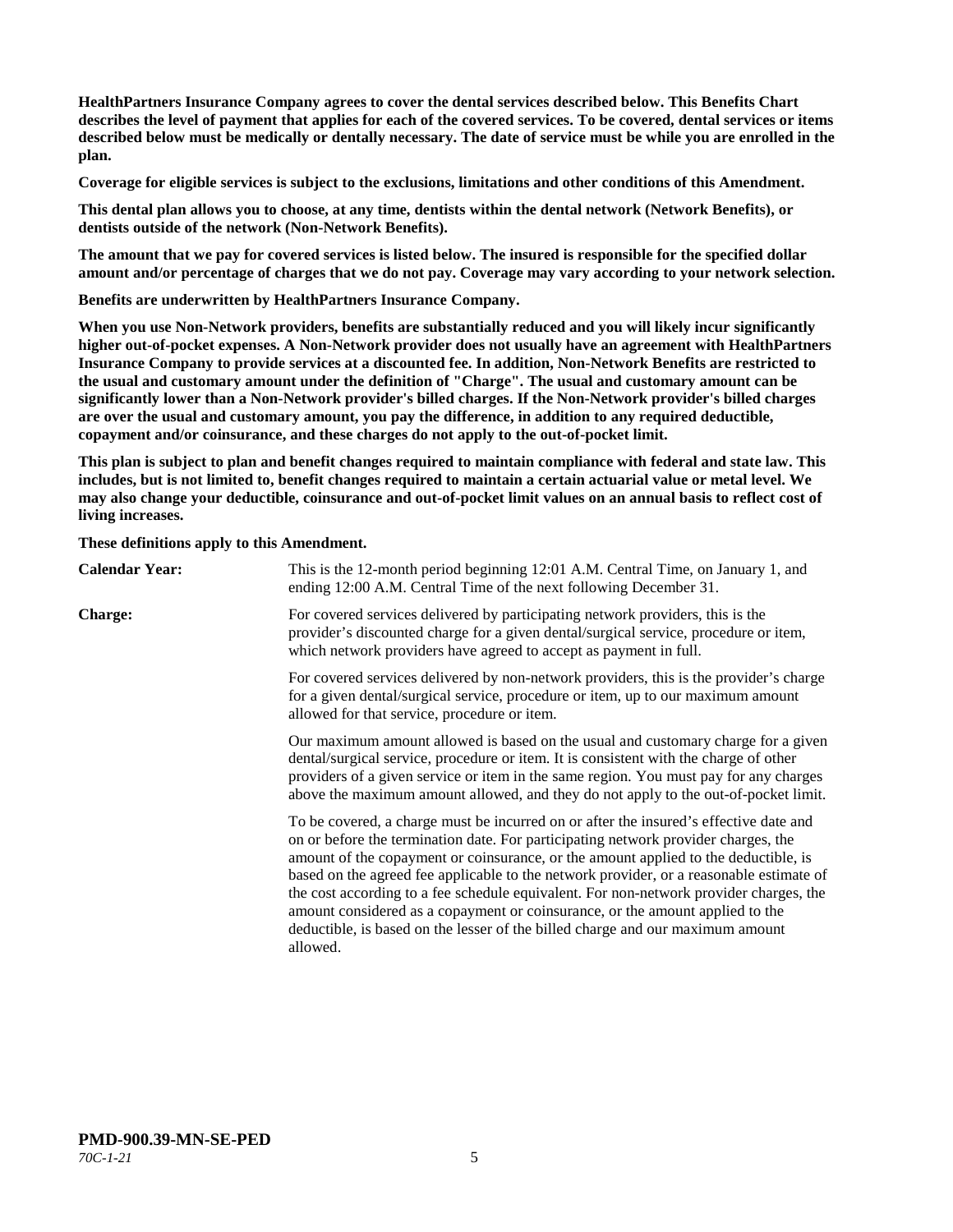| Copayment/Coinsurance:         | The specified dollar amount, or percentage, of charges incurred for covered services,<br>which we do not pay, but which an insured must pay, each time an insured receives<br>certain dental services, procedures or items. Our payment for those covered services or<br>items begins after the copayment or coinsurance is satisfied. Covered services or items<br>requiring a copayment or coinsurance are specified in this Benefits Chart. For<br>participating network provider charges, the amount considered as a copayment or<br>coinsurance is based on the agreed fee applicable to the network provider, or a<br>reasonable estimate of the cost according to a fee schedule equivalent. For non-<br>network provider charges, the amount considered as a copayment or coinsurance is<br>based on the lesser of the billed charge and our maximum amount allowed. A<br>copayment or coinsurance is due at the time a service is rendered, or when billed by<br>the provider.                                                                                                                                                                 |
|--------------------------------|---------------------------------------------------------------------------------------------------------------------------------------------------------------------------------------------------------------------------------------------------------------------------------------------------------------------------------------------------------------------------------------------------------------------------------------------------------------------------------------------------------------------------------------------------------------------------------------------------------------------------------------------------------------------------------------------------------------------------------------------------------------------------------------------------------------------------------------------------------------------------------------------------------------------------------------------------------------------------------------------------------------------------------------------------------------------------------------------------------------------------------------------------------|
| Deductible:                    | The specified dollar amount of charges incurred for covered services, which we do not<br>pay, but an insured or a family has to pay first in a calendar year. Our payment for<br>those services or items begins after the deductible is satisfied. Your plan has an<br>embedded deductible. This means once an insured meets the individual deductible, the<br>plan begins paying benefits for that person. If two or more members of the family meet<br>the family deductible, the plan begins paying benefits for all members of the family,<br>regardless of whether each insured has met the individual deductible. However, an<br>insured may not contribute more than the individual deductible towards the family<br>deductible. The amount of the charges that apply to the deductible are based on (1) the<br>agreed fee applicable to the network provider, or a reasonable estimate of the cost<br>according to a fee schedule equivalent; or (2) the lesser of the billed charge and our<br>maximum amount allowed for the non-network provider. This Benefits Chart indicates<br>which covered services are not subject to the deductible. |
| <b>Out-of-Pocket Expenses:</b> | You pay the specified copayments/coinsurance and deductibles applicable for<br>particular services, subject to the out-of-pocket limit described below. These amounts<br>are in addition to the monthly premium payments.                                                                                                                                                                                                                                                                                                                                                                                                                                                                                                                                                                                                                                                                                                                                                                                                                                                                                                                               |
| <b>Out-of-Pocket Limit:</b>    | You pay the copayments/coinsurance and deductibles for covered services, to the individual<br>or family out-of-pocket limit. Thereafter we cover 100% of charges incurred for all other<br>covered services, for the rest of the calendar year. You pay amounts greater than the out-of-<br>pocket limits if any benefit maximums are exceeded.                                                                                                                                                                                                                                                                                                                                                                                                                                                                                                                                                                                                                                                                                                                                                                                                         |
|                                | Non-Network Benefits above the maximum amount allowed (see definition of "charge"<br>above) do not apply to the out-of-pocket limit.                                                                                                                                                                                                                                                                                                                                                                                                                                                                                                                                                                                                                                                                                                                                                                                                                                                                                                                                                                                                                    |
|                                | You are responsible to keep track of the out-of-pocket expenses. Contact Member Services<br>for assistance in determining the amount paid by the insured for specific eligible services<br>received. Claims for reimbursement under the out-of-pocket limit provisions are subject to<br>the same time limits and provisions described under the "Claims Provisions" section of the<br>Certificate.                                                                                                                                                                                                                                                                                                                                                                                                                                                                                                                                                                                                                                                                                                                                                     |

**Limits shown below are combined under your Network Benefits and Non-Network Benefits.**

# **Individual Calendar Year Deductible**

| <b>Network Benefits</b>                         | <b>Non-Network Benefits</b>                        |
|-------------------------------------------------|----------------------------------------------------|
| See your Network Benefits individual deductible | See your Non-Network Benefits individual           |
| under your Medical Plan Benefits Chart.         | deductible under your Medical Plan Benefits Chart. |

# **Family Calendar Year Deductible**

| <b>Network Benefits</b>                           | <b>Non-Network Benefits</b>                     |
|---------------------------------------------------|-------------------------------------------------|
| See your Network Benefits family deductible under | See your Non-Network Benefits family deductible |
| vour Medical Plan Benefits Chart.                 | under your Medical Plan Benefits Chart.         |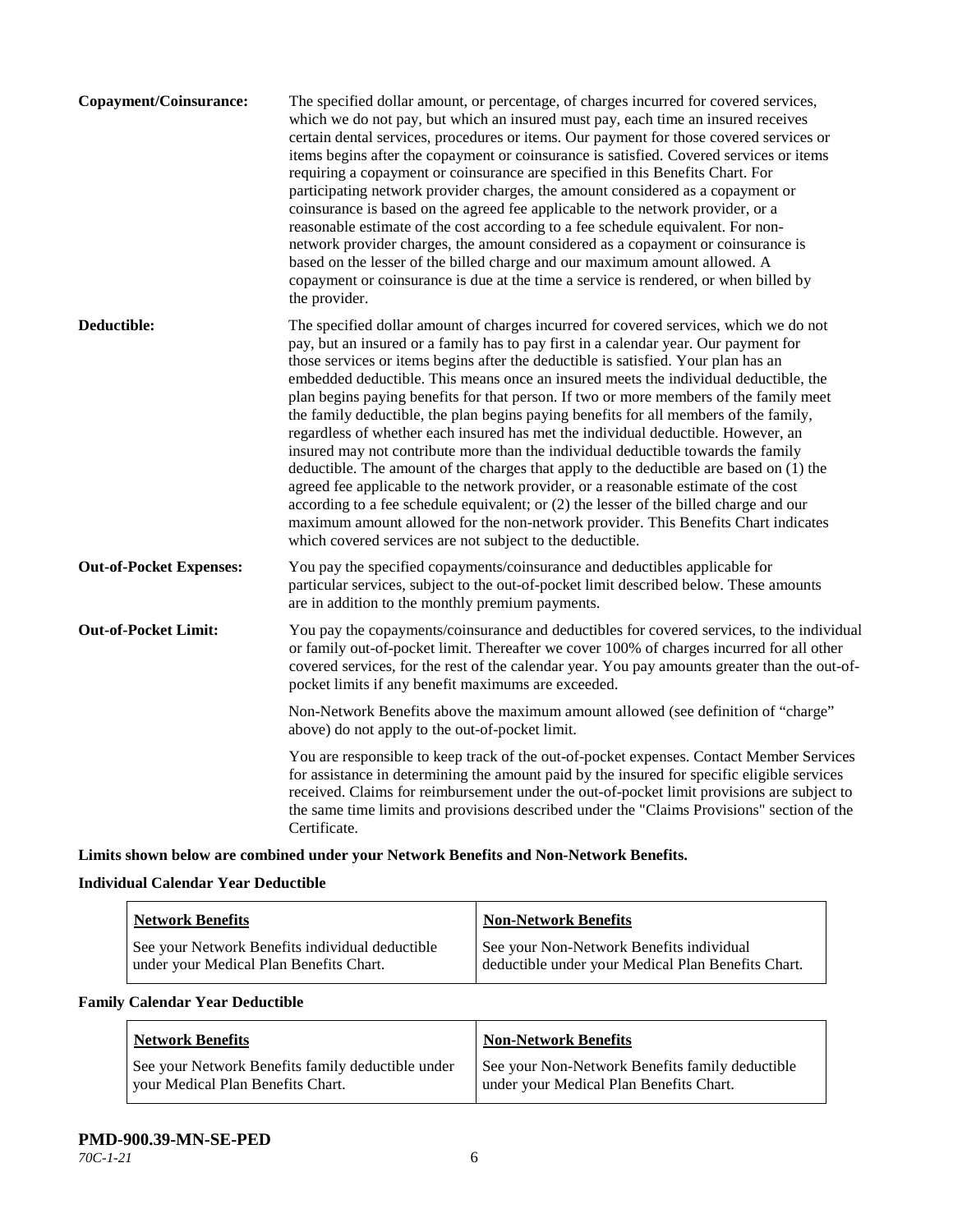| <b>Network Benefits</b>                       | <b>Non-Network Benefits</b>                |
|-----------------------------------------------|--------------------------------------------|
| See your Network Benefits individual out-of-  | See your Non-Network Benefits individual   |
| pocket limit under your Medical Plan Benefits | out-of-pocket limit under yourMedical Plan |
| Chart.                                        | <b>Benefits Chart.</b>                     |

# **Family Calendar Year Out-of-Pocket Limit**

| <b>Network Benefits</b>                      | <b>Non-Network Benefits</b>                  |
|----------------------------------------------|----------------------------------------------|
| See your Network Benefits family out-of-     | See your Non-Network Benefits family out-of- |
| pocket limit under yourMedical Plan Benefits | pocket limit under yourMedical Plan Benefits |
| Chart.                                       | Chart.                                       |

# **PREVENTIVE AND DIAGNOSTIC SERVICES**

# **Covered Services:**

We cover the following preventive and diagnostic services, with certain limitations which are listed below. For this category, deductible does not apply to: Network Benefits.

# **Routine dental care examinations for new and existing patients**

| <b>Network Benefits</b>                             | <b>Non-Network Benefits</b>                        |
|-----------------------------------------------------|----------------------------------------------------|
| 100% of the charges incurred, limited to twice each | 50% of the charges incurred, limited to twice each |
| calendar year.                                      | calendar year.                                     |

#### **Dental cleaning (prophylaxis or periodontal maintenance cleaning)**

| <b>Network Benefits</b>                             | <b>Non-Network Benefits</b>                         |
|-----------------------------------------------------|-----------------------------------------------------|
| 100% of the charges incurred, limited to twice each | 150% of the charges incurred, limited to twice each |
| calendar year.                                      | calendar year.                                      |

#### **Professionally applied topical fluoride (other than silver diamine fluoride)**

| <b>Network Benefits</b>                             | <b>Non-Network Benefits</b>                         |
|-----------------------------------------------------|-----------------------------------------------------|
| 100% of the charges incurred, limited to twice each | 150% of the charges incurred, limited to twice each |
| calendar year.                                      | calendar year.                                      |

#### **Silver diamine fluoride**

| <b>Network Benefits</b>                            | <b>Non-Network Benefits</b>                             |
|----------------------------------------------------|---------------------------------------------------------|
| 100% of the charges incurred, limited to twice per | 50% of the charges incurred, limited to twice per tooth |
| tooth each calendar year.                          | each calendar year.                                     |

#### **Pit and Fissure sealant application and preventive resin restoration**

| Network Benefits                               | <b>Non-Network Benefits</b>                             |
|------------------------------------------------|---------------------------------------------------------|
| 100% of the charges incurred, limited to one   | 50% of the charges incurred, limited to one application |
| application per tooth per 36-month period, for | per tooth per 36-month period, for unrestored permanent |
| unrestored permanent molars.                   | molars.                                                 |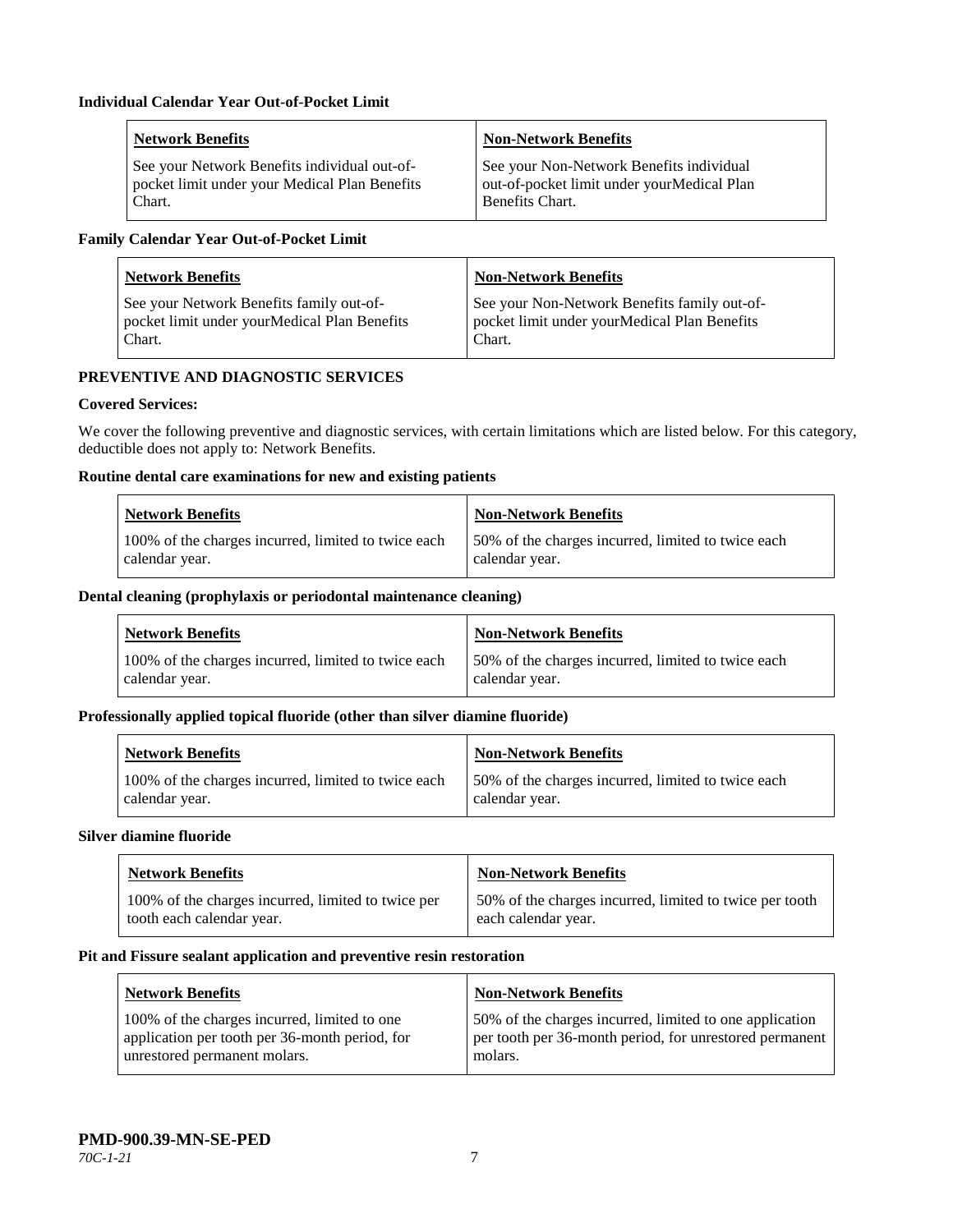#### **Bitewing x-rays**

| <b>Network Benefits</b>                             | Non-Network Benefits                               |
|-----------------------------------------------------|----------------------------------------------------|
| 100% of the charges incurred, limited to twice each | 50% of the charges incurred, limited to twice each |
| calendar year.                                      | calendar year.                                     |

#### **Full mouth or panoramic x-rays**

| <b>Network Benefits</b>                             | <b>Non-Network Benefits</b>                              |
|-----------------------------------------------------|----------------------------------------------------------|
| 100% of the charges incurred, limited to once every | 50% of the charges incurred, limited to once every sixty |
| sixty months.                                       | months.                                                  |

#### **Other x-rays, except as provided in connection with orthodontic diagnostic procedures and treatment**

| <b>Network Benefits</b>       | <b>Non-Network Benefits</b>  |
|-------------------------------|------------------------------|
| 100% of the charges incurred. | 50% of the charges incurred. |

#### **Space maintainers (fixed or removable appliances designed to prevent adjacent and opposing teeth from moving)**

| <b>Network Benefits</b>                              | Non-Network Benefits                                |
|------------------------------------------------------|-----------------------------------------------------|
| 100% of the charges incurred for lost primary teeth. | 50% of the charges incurred for lost primary teeth. |

#### **Evaluations that are not routine and periodic, including: problem-focused evaluations (either limited or detailed and extensive), periodontal evaluations, and evaluations for insureds under the age of 3 which include counseling with the primary caregiver**

| <b>Network Benefits</b>       | <b>Non-Network Benefits</b>  |
|-------------------------------|------------------------------|
| 100% of the charges incurred. | 50% of the charges incurred. |

#### **Screening or assessments of a patient**

| <b>Network Benefits</b>                                               | Non-Network Benefits                                                 |
|-----------------------------------------------------------------------|----------------------------------------------------------------------|
| 100% of the charges incurred, limited to twice each<br>calendar year. | 50% of the charges incurred, limited to twice each<br>calendar year. |

#### **Not Covered:**

- Diagnostic testing that is performed and billed as a separate procedure such as collection of microorganisms for culture, viral cultures, genetic testing for susceptibility or oral disease and caries susceptibility tests. This includes all oral pathology and laboratory testing charges.
- Additional charges for office visits that occur after regularly scheduled hours, office visits for observation, missed appointments or appointments cancelled on short notice.
- Cone beam CT capture and interpretation.
- Oral hygiene instruction.
- Removal of fixed space maintainers.
- Hospital, home and extended care facility visits by dental providers.
- Maxillofacial MRI, maxillofacial ultrasound and sialoendoscopy capture and interpretation.
- Post processing of image or image sets.
- Caries risk assessment and documentation.
- Charges for unspecified procedures.
- See "Services Not Covered" in item 3. of this Amendment.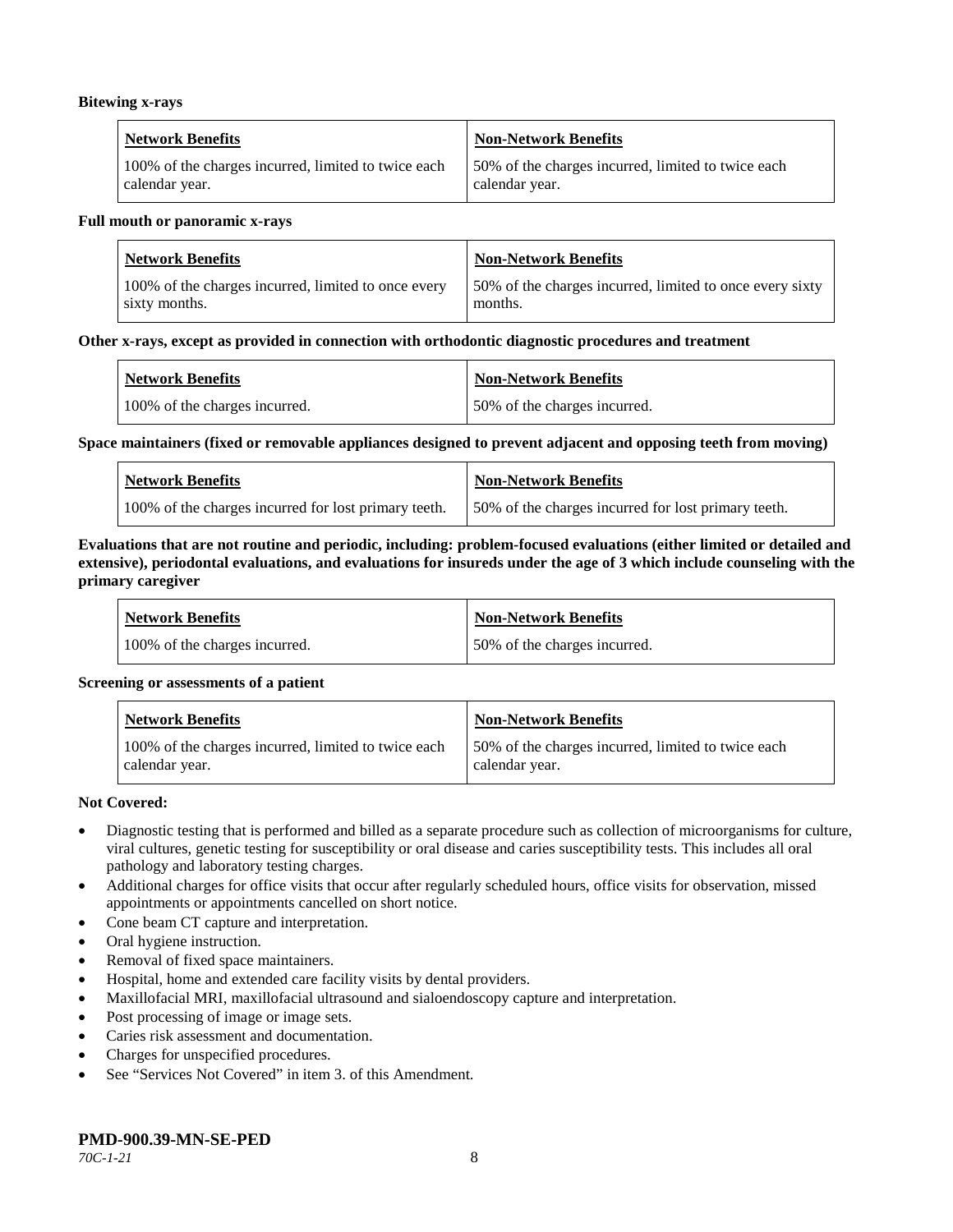### **BASIC SERVICES**

## **Covered Services:**

We cover the following services:

# *Basic I Services*

# **Consultations**

| <b>Network Benefits</b>      | Non-Network Benefits         |
|------------------------------|------------------------------|
| 70% of the charges incurred. | 50% of the charges incurred. |

# **Emergency treatment for relief of pain**

| <b>Network Benefits</b>      | Non-Network Benefits         |
|------------------------------|------------------------------|
| 70% of the charges incurred. | 50% of the charges incurred. |

**Regular restorative services (fillings) other than posterior composites. Restorations using customary restorative materials and stainless steel crowns are covered, when dentally necessary due to loss of tooth structure as a result of tooth decay or fracture.**

| <b>Network Benefits</b>       | <b>Non-Network Benefits</b>   |
|-------------------------------|-------------------------------|
| 170% of the charges incurred. | 150% of the charges incurred. |

**Regular restorative services (fillings)** - posterior composites (white fillings on bicuspids and molars). Restorations using customary restorative materials and preventive resin restorations are covered, when dentally necessary due to loss of tooth structure as a result of tooth decay or fracture.

| Network Benefits             | <b>Non-Network Benefits</b>  |
|------------------------------|------------------------------|
| 70% of the charges incurred. | 50% of the charges incurred. |

**Oral Surgery** - non-surgical extraction for the restoration of dental function. General anesthesia or intravenous sedation is covered, when dentally necessary, when provided by the attending dentist in a dental office setting and required to perform a covered dental procedure.

| Network Benefits             | <b>Non-Network Benefits</b>  |
|------------------------------|------------------------------|
| 70% of the charges incurred. | 50% of the charges incurred. |

#### **Periodontics (Gum Disease) - non-surgical treatment**

| <b>Network Benefits</b>                            | <b>Non-Network Benefits</b>                        |
|----------------------------------------------------|----------------------------------------------------|
| 70% of the charges incurred, limited to once every | 50% of the charges incurred, limited to once every |
| 24 months for non-surgical treatment.              | 24 months for non-surgical treatment.              |

#### **Endodontics I - Endodontic Pulp Therapy and Pulpotomy Services (other than pulpal regeneration)**

| <b>Network Benefits</b>      | <b>Non-Network Benefits</b>  |
|------------------------------|------------------------------|
| 70% of the charges incurred. | 50% of the charges incurred. |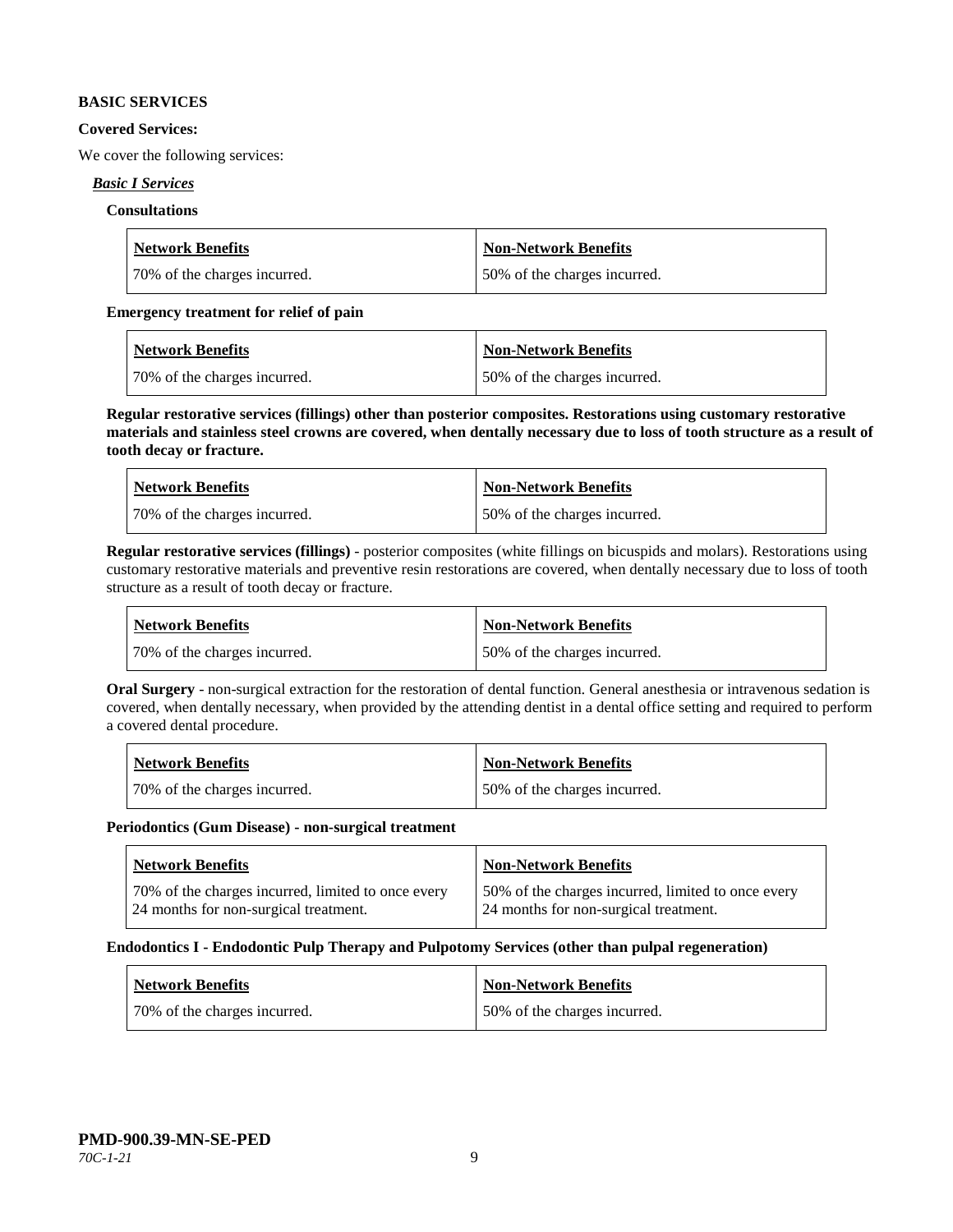## **Endodontics II - All Other Endodontic Services (including pulpal regeneration)**

| <b>Network Benefits</b>      | <b>Non-Network Benefits</b>  |
|------------------------------|------------------------------|
| 70% of the charges incurred. | 50% of the charges incurred. |

## *Basic II Services*

**Oral Surgery** - other than non-surgical extraction for the restoration of dental function. Services include, but are not limited to, removal of impacted teeth, incision or drainage of abscesses and removal of exostosis. General anesthesia or intravenous sedation is covered, when dentally necessary, when provided by the attending dentist in a dental office setting and required to perform a covered dental procedure.

| <b>Network Benefits</b>      | <b>Non-Network Benefits</b>  |
|------------------------------|------------------------------|
| 70% of the charges incurred. | 50% of the charges incurred. |

#### **Periodontics (Gum Disease) - surgical treatment**

| <b>Network Benefits</b>                            | <b>Non-Network Benefits</b>                        |
|----------------------------------------------------|----------------------------------------------------|
| 70% of the charges incurred, limited to once every | 50% of the charges incurred, limited to once every |
| 36 months for surgical treatment.                  | 36 months for surgical treatment.                  |

# **Limitations:**

• Collection and application of autologous blood concentrate product is limited to once every 36 months.

# **Not Covered:**

- Periodontal splinting.
- Orthognathic surgery (surgery to reposition the jaws).
- Harvest of bone for use in autogenous grafting procedure.
- Charges for surgical procedures for isolation of a tooth with a rubber dam.
- Non-intravenous conscious sedation, and drugs to treat anxiety or pain.
- Charges for endodontic endosseous implants.
- Charges for intentional reimplantation (including necessary splinting).
- Charges for canal preparation and fitting of preformed dowel or post.
- Charges for temporary crowns for fractured teeth.
- Charges for surgical placement of a temporary anchorage device.
- Charges for autogenous or nonautogenous osseous, osteoperiosteal or cartilage graft of the mandible or maxilla.
- Charges for anatomical crown exposure.
- Charges for the placement of a restorative foundation for an indirect restoration.
- Charges for periradicular services and bone grafts or other material used in conjunction with periradicular surgery.
- Charges for unspecified procedures.
- See "Services Not Covered" in item 3, of this Amendment.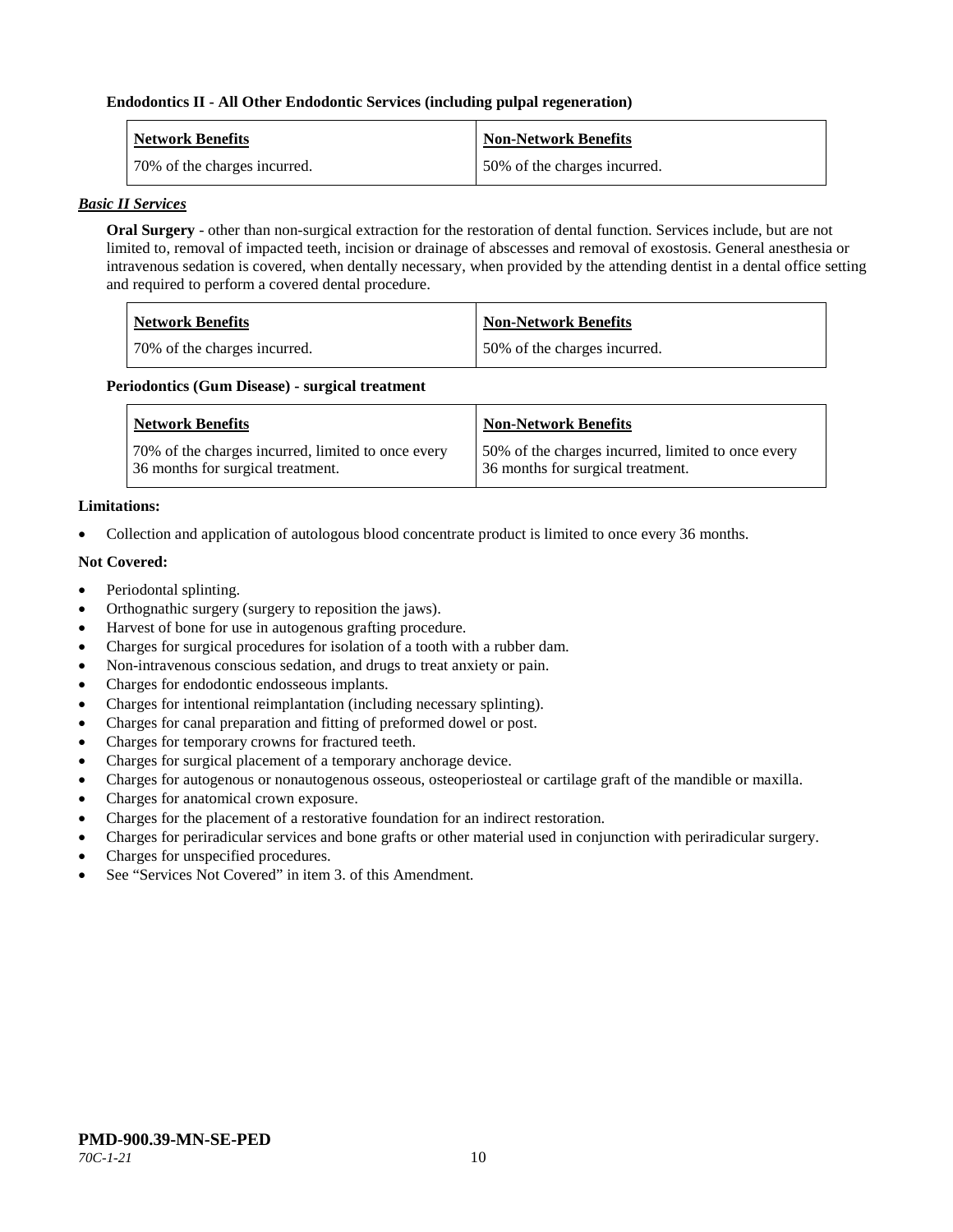# **SPECIAL SERVICES**

### **Covered Services:**

We cover the following services:

**Special Restorative Care** – extraorally fabricated or cast restorations (crowns, inlays and onlays) are covered when teeth cannot be restored with customary restorative material and when dentally necessary due to the loss of tooth structure as a result of tooth decay or fracture. If a tooth can be restored with a customary restorative material, but an onlay, crown, jacket, indirect composite or porcelain/ceramic restoration is selected, benefits will be calculated using the charge appropriate to the equivalent customary restorative material.

| Network Benefits             | <b>Non-Network Benefits</b>  |
|------------------------------|------------------------------|
| 70% of the charges incurred. | 50% of the charges incurred. |

**Repair or recementing of crowns, inlays and onlays**

| <b>Network Benefits</b>      | <b>Non-Network Benefits</b>  |
|------------------------------|------------------------------|
| 70% of the charges incurred. | 50% of the charges incurred. |

#### **Limitations:**

• Benefit for the replacement of a crown or onlay will be provided only after a five year period measured from the date on which the procedure was last provided, whether under this Amendment or not.

#### **Not Covered:**

- Gold foil restorations.
- Onlays, veneers or partial crowns fabricated from extraorally cured composite resin or porcelain
- Charges for unspecified procedures.
- See "Services Not Covered" in item 3. of this Amendment.

# **PROSTHETIC SERVICES**

#### **Covered Services:**

We cover the following services:

**Bridges** - initial installation of fixed bridgework to replace missing natural teeth, replacement of an existing fixed bridgework by a new bridgework, the addition of teeth to an existing bridgework, and repair or recementing of bridgework are covered. A given prosthetic appliance for the purpose of replacing an existing appliance will be provided when satisfactory evidence is presented that the new prosthetic appliance is required to replace one or more teeth extracted after the existing bridgework was installed.

| <b>Network Benefits</b>      | <b>Non-Network Benefits</b>  |
|------------------------------|------------------------------|
| 70% of the charges incurred. | 50% of the charges incurred. |

**Dentures -** initial installation of full removable dentures to replace missing natural teeth and adjacent structures and adjustments during the six-month period following installation are covered. If a satisfactory result can be achieved through the utilization of standard procedures and materials but a personalized appliance is selected, or one which involves specialized techniques, the charges appropriate to the least costly appliance are covered. Replacement of an existing full removable denture by a new denture is covered. A given prosthetic appliance for the purpose of replacing an existing appliance will be provided when satisfactory evidence is presented that the new prosthetic appliance is required to replace one or more teeth extracted after the existing denture was installed. Repair of dentures, or relining or rebasing of dentures more than six months after installation of an initial or replacement denture are covered.

| <b>Network Benefits</b>      | <b>Non-Network Benefits</b>  |
|------------------------------|------------------------------|
| 70% of the charges incurred. | 50% of the charges incurred. |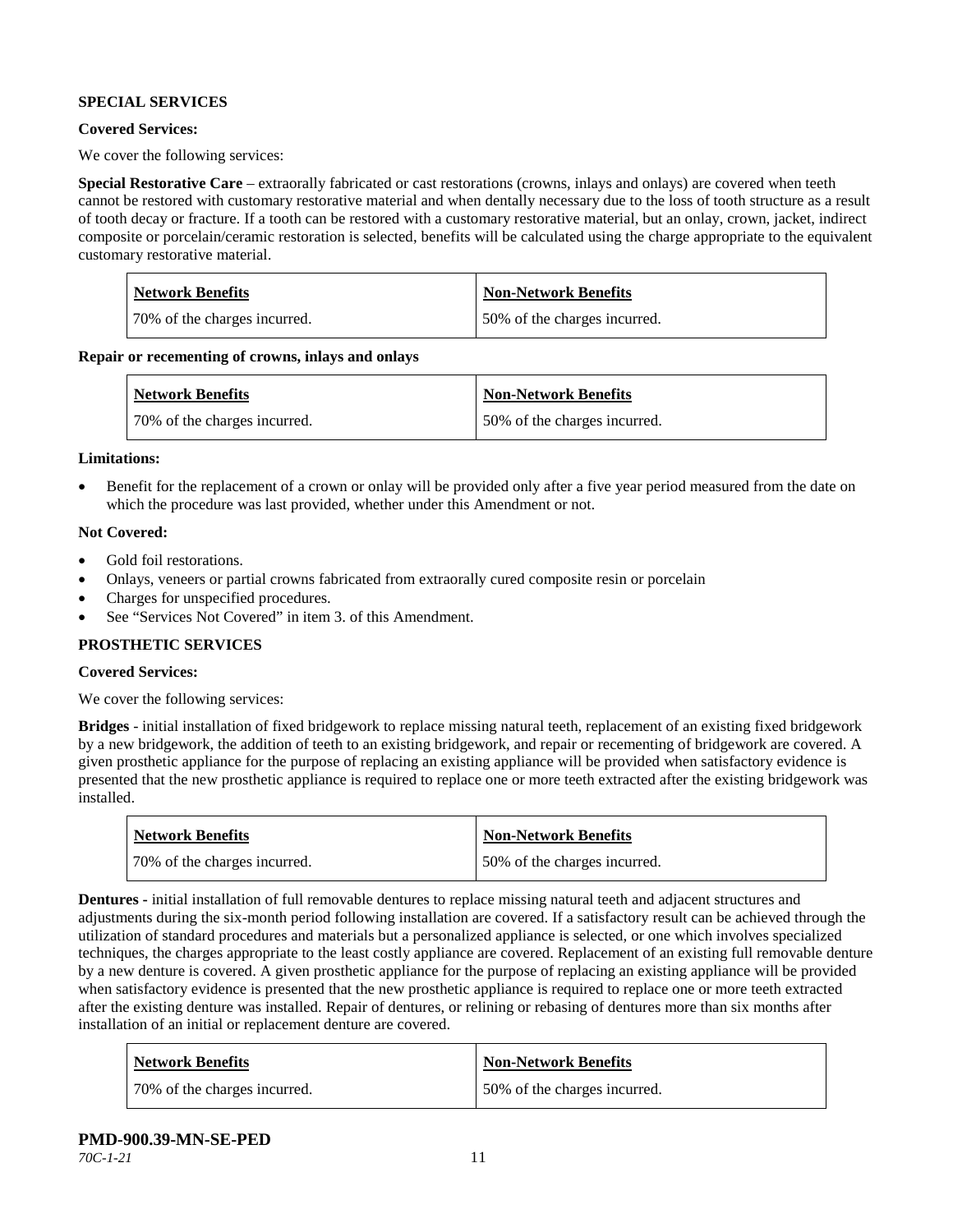**Partial Dentures** - Surveyed crowns which are not restorative but which are dentally necessary to facilitate the placement of a removable partial denture are covered. Initial installation of partial removable dentures to replace missing natural teeth and adjacent structures and adjustments during the six-month period following installation are covered. If a satisfactory result can be achieved by a standard cast chrome or acrylic partial denture, but a more complicated design is selected, the charges appropriate to the least costly appliance are covered. Replacement of an existing partial denture by a new denture, or the addition of teeth to an existing partial removable denture is covered. A given prosthetic appliance for the purpose of replacing an existing appliance will be provided when satisfactory evidence is presented that the new prosthetic appliance is required to replace one or more teeth extracted after the existing denture was installed. Repair of dentures, or relining or rebasing of dentures more than six months after installation of an initial or replacement denture are covered.

| <b>Network Benefits</b>      | <b>Non-Network Benefits</b>  |
|------------------------------|------------------------------|
| 70% of the charges incurred. | 50% of the charges incurred. |

**Occlusal guards** – occlusal guards for the treatment of bruxism are covered, including repair and relining of occlusal guards.

| <b>Network Benefits</b>      | <b>Non-Network Benefits</b>  |
|------------------------------|------------------------------|
| 70% of the charges incurred. | 50% of the charges incurred. |

#### **Tissue Conditioning**

| <b>Network Benefits</b>      | Non-Network Benefits         |
|------------------------------|------------------------------|
| 70% of the charges incurred. | 50% of the charges incurred. |

#### **Limitations:**

- Benefit for replacement of a prosthetic appliance will be provided only (a) if the existing appliance cannot be made serviceable, and (b) after a 5 year period measured from the date on which it was installed, whether under this Amendment or not.
- Occlusal guards are limited to one every 12 months, for insureds age 13 or older.

#### **Not Covered:**

- Services for replacement of any missing, lost or stolen dental or implant-supported prosthesis.
- Services related to a prosthetic appliance which was installed or delivered more than 60 days after termination of coverage.
- Interim prostheses.
- Connector bars, stress breakers and precision attachments.
- Provisional pontics, crowns and retainer crowns.
- Copings.
- Charges for unspecified procedures.
- See "Services Not Covered" in item 3. of this Amendment.

#### **DENTAL IMPLANT SERVICES**

#### **Covered Services:**

#### We cover, **if dentally necessary**:

- the surgical placement of an implant body to replace missing natural teeth;
- removal and replacement of an implant body that is not serviceable and cannot be repaired after a period of at least five years from the date that the implant body was initially placed;
- initial installation of implant-supported prosthesis (crowns, bridgework and dentures) to replace missing teeth;
- replacement of an existing implant-supported prosthesis by a new implant-supported prosthesis, or the addition of teeth to an existing implant-supported prosthesis. We will replace an existing implant-supported prosthesis when satisfactory evidence is presented that (a) the new implant-supported prosthesis is required to replace one or more teeth extracted after the existing implant-supported prosthesis was installed, or (b) the existing implant-supported prosthesis cannot be made serviceable;
- repair of implant-supported prosthesis;

#### **PMD-900.39-MN-SE-PED**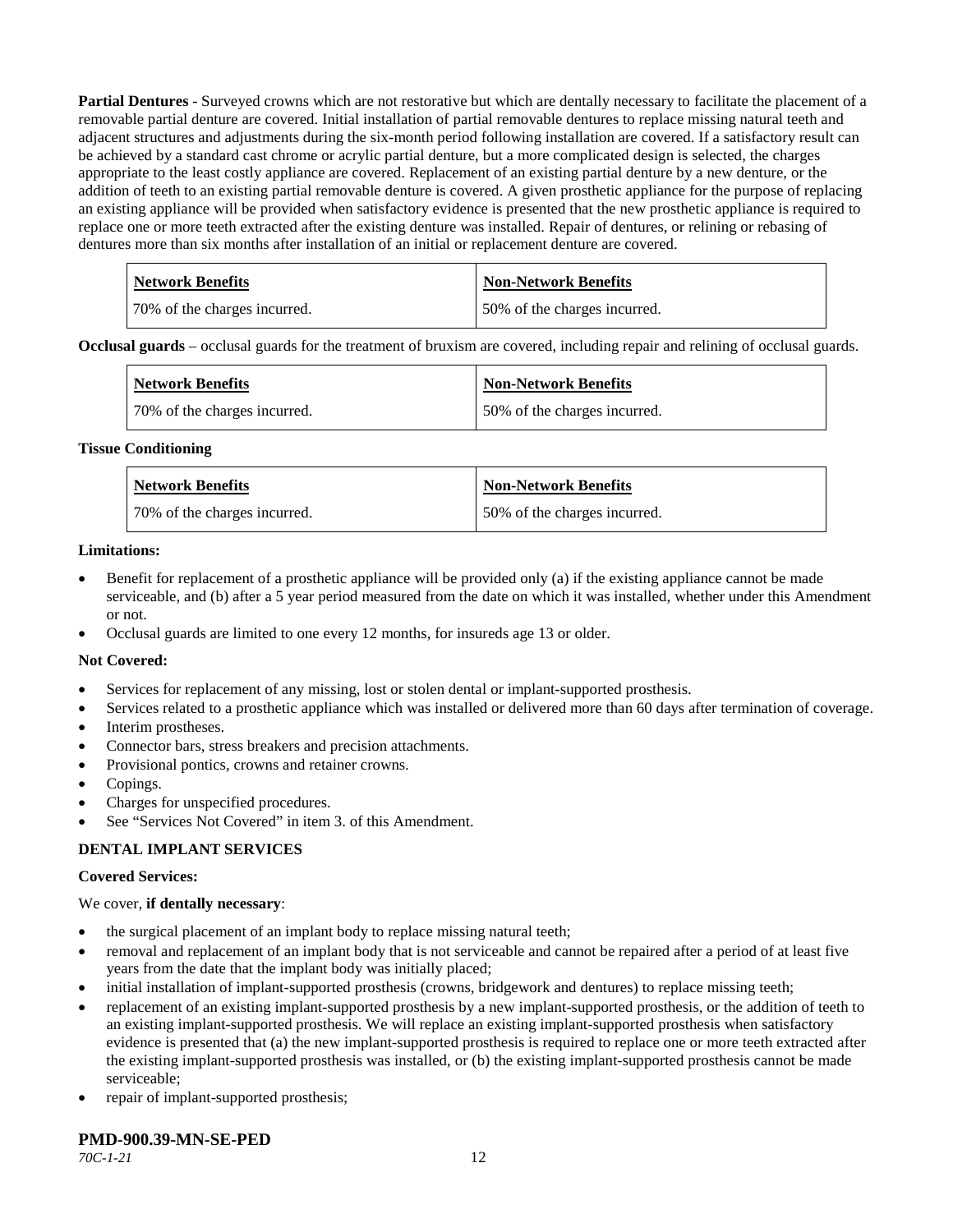other related implant services.

**Decisions about dental necessity are made by HealthPartners Insurance Company**'**s dental directors, or their designees. If the dental directors or their designees determine that a tooth or an arch can be restored with a standard prosthesis or restoration, no benefits will be allowed for the individual implant or implant procedure. For the second phase of treatment (the prosthodontics phase of placing the implant crown, bridge, denture or partial denture), we will base benefits on the least costly, professionally acceptable alternative treatment.**

| <b>Network Benefits</b>      | Non-Network Benefits         |
|------------------------------|------------------------------|
| 70% of the charges incurred. | 50% of the charges incurred. |

## **Limitations:**

- Benefit for replacement of an existing implant-supported prosthesis that cannot be made serviceable will be provided only after a five year period measured from the date that the implant-supported prosthesis was initially placed, whether under this Amendment or not.
- Endosteal implants, surgical placement of an interim implant body, eposteal implants, transolsteal implants (including hardware), implant-supported complete or partial dentures, connecting bars, abutments, implant-supported crowns, and abutment supported retainers are limited to once every 5 years.
- Radiographic/surgical implant indexing is limited to once every 5 years.

# **Not Covered:**

- Charges for interim abutments or custom abutments, including placement.
- Charges for unspecified procedures.
- See "Services Not Covered" in item 3. of this Amendment.

# **EMERGENCY DENTAL CARE SERVICES**

#### **Covered Services:**

We cover emergency dental care provided by network or non-network providers to the same extent as eligible dental services specified above and subject to the same deductibles, percentages and maximums.

| <b>Network Benefits</b>                                                                                                                                                             | <b>Non-Network Benefits</b>                                                       |
|-------------------------------------------------------------------------------------------------------------------------------------------------------------------------------------|-----------------------------------------------------------------------------------|
| Coverage level is the same as corresponding Network   Coverage level is the same as corresponding Non-<br>Benefits, depending on the type of service provided,<br>such as fillings. | Network Benefits, depending on the type of service<br>provided, such as fillings. |

#### **Not Covered:**

See "Services Not Covered" in item 3. of this Amendment.

#### **CLEFT LIP AND CLEFT PALATE SERVICES**

#### **Covered Services For Dependent Children:**

We cover dental services for treatment of cleft lip and cleft palate. Orthodontic treatment of cleft lip and cleft palate will be covered only if it meets the Covered Services criteria under "Orthodontic Services" below.

| <b>Network Benefits</b>                              | <b>Non-Network Benefits</b>                           |
|------------------------------------------------------|-------------------------------------------------------|
| Coverage level is the same as corresponding Network  | Coverage level is the same as corresponding Non-      |
| Benefits, depending on the type of service provided, | Network Benefits, depending on the type of service    |
| such as Basic Services, Special Services or          | provided, such as Basic Services, Special Services or |
| Orthodontic Services, if applicable.                 | Orthodontic Services, if applicable.                  |

#### **Limitations:**

• To the extent that these services are covered under the medical services, they are not covered as Pediatric Dental services.